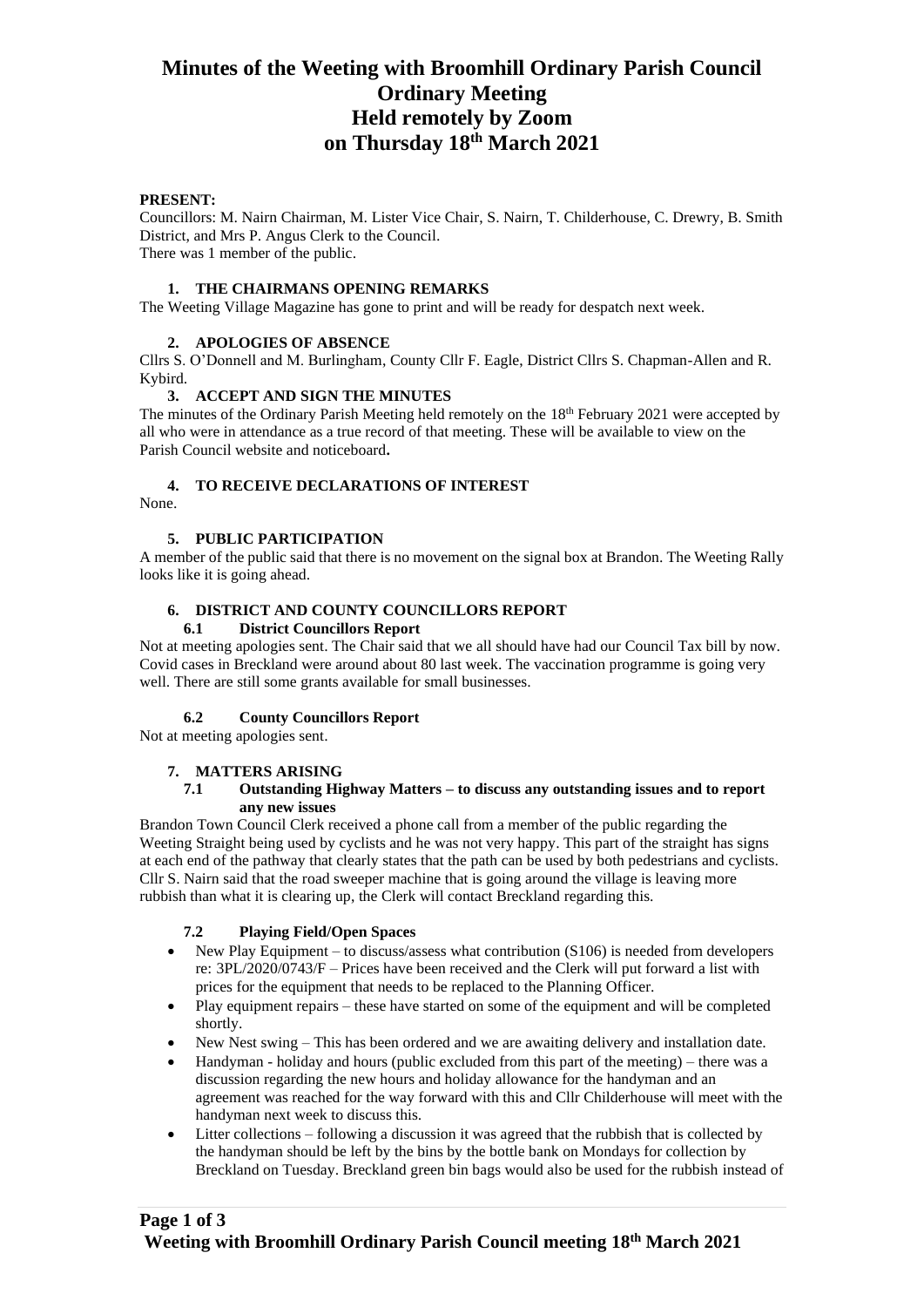plain black bags - the Clerk will contact Breckland for more supplies of the bags and let them know that the bags will be there every week for collection.

#### **7.3 Councillor Vacancies – update on applicants**

None so far.

#### **7.4 Delivery of Weeting Village Life – to formally agree and minute the delivery charge circulated prior to the meeting to all Councillors**

A family in the village will be delivering the WVL from now and the delivery charge will be £125 per delivery in total and the handyman has provided them with a list of roads and how many houses in each road that these are delivered to.

#### **7.5 Any other matters that need action**

The school have asked if they can plant some shrubs and flowers on Parrotts Piece in memory of Captain Tom and following a discussion it was agreed that a site meeting is arranged with the School to discuss what is needed. Cllr Drewry will contact the School and arrange to meet with them before the next meeting.

There is a young family in the village that has been litter picking in their spare time and it was agreed that the Clerk checks to see if they have been sent a lapel pin (these are presented to residents who go out of their way to help the community)

A letter of thanks needs to be sent to two previous councillors that have now moved away, Cllr Childerhouse will send the Clerk their new address so that this can be sorted.

#### **8. REPORTS**

#### **8.1 Street Lighting Officers Report**

Nothing to report. The street light bills have been reduced due to the amount of LED lanterns that have been installed.

## **8.2 Bowls Club Report**

Nothing to report.

#### **8.3 Village Hall Report**

They are waiting for the time when they can re-open and Cllr S. Nairn has details of how this will be phased out.

#### **8.4 Football Club Report**

Nothing to report.

#### **9. CORRESPONDENCE – To report on any outstanding correspondence received by the Council**

None outstanding

#### **10. FINANCE**

#### **10.1 To agree and sign the payments for February/March 2021**

The following payments were authorised on Thursday the 18th March at the PC meeting held virtually by Zoom the payments were signed off by the Chair M. Nairn

| <b>Balance for March 2021</b>     | £7,412.08 |
|-----------------------------------|-----------|
| Minus the following direct debits |           |
| E-On Street Lights                | £261.11   |
| E-On Street Lights Parrots Piece  | £20.40    |
| Viridor Waste                     | £65.06    |
| <b>Total Direct Debits</b>        | £346.57   |
| Plus, the following receipts      |           |
| <b>Football Electricity</b>       | £15.84    |
| Weeting Village Life advertising  | £1,995.00 |
| Vat refund                        | £1,182.77 |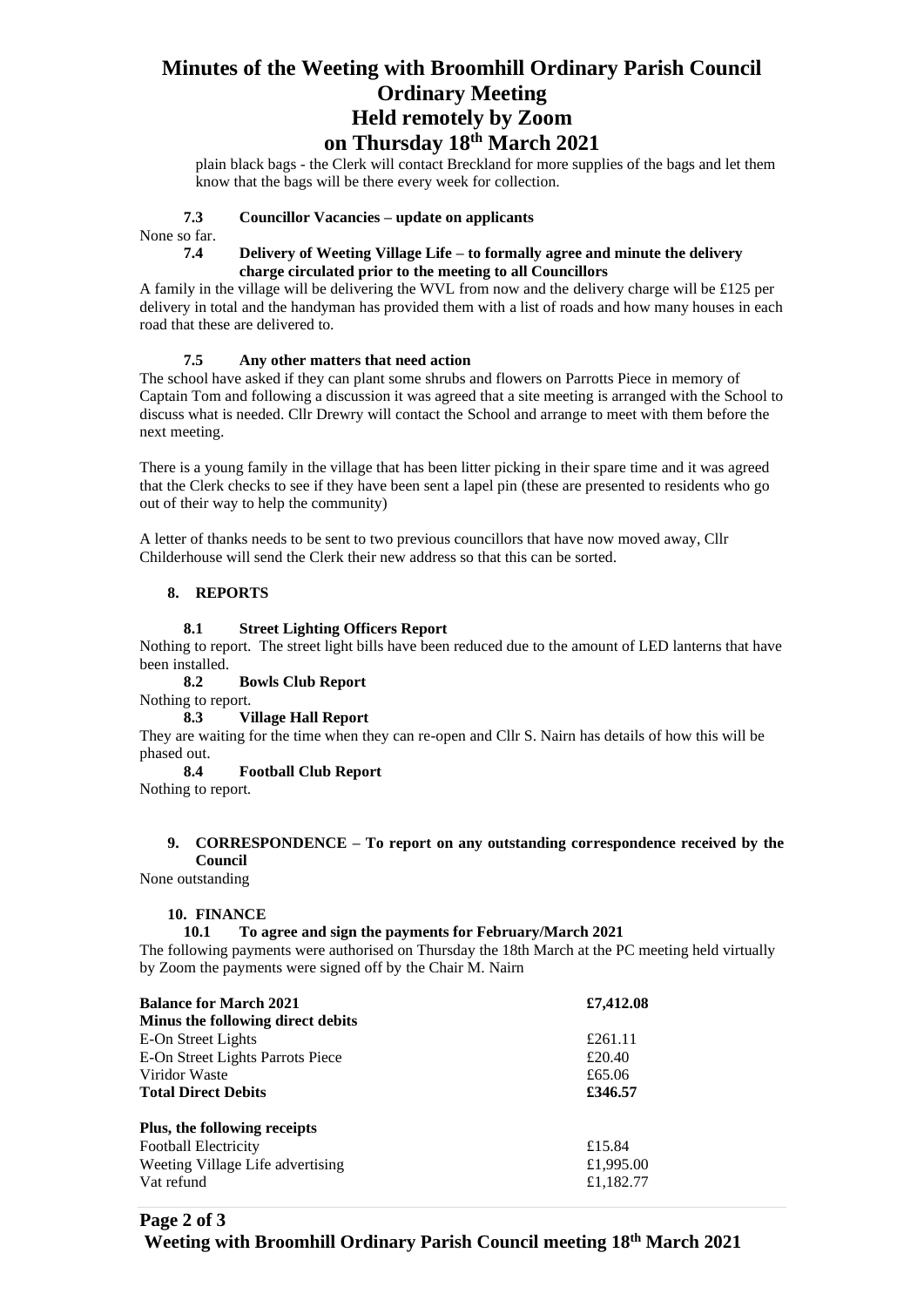| <b>Total Income</b>              |                                               | £3,193.61<br>£10,259.12 |
|----------------------------------|-----------------------------------------------|-------------------------|
|                                  | <b>Total after Direct Debits and Income</b>   |                         |
| <b>Cheques/Bacs</b>              | <b>Description</b>                            | <b>Total</b>            |
| 3827813                          | Football Club Electricity (paid on 4th March) | £15.84                  |
| 3986739                          | Fenland Leisure – play area repairs           | £2,201.82               |
| 3986780                          | Viking - printer ink                          | £31.79                  |
| 3986808                          | Viking - printer ink                          | £30.59                  |
| 3986853                          | NALC - yearly subscription                    | £308.33                 |
| 3986889                          | Clerk Salary/phone/postage/zoom payment       | £581.18                 |
| 3986936                          | Handyman salary/mileage                       | £265.86                 |
| 3987061                          | Westcotec - street light maintenance          | £194.08                 |
| <b>Total Cheques / BACS paid</b> |                                               | £3,629.49               |
|                                  | Balance in Community Account April 2021       | £6,629.63               |
| Balance in Savings Account       |                                               | £10,600.60              |

**Total in Parish Accounts £17,230.23**

### **11. PLANNING APPLICATIONS**

#### **3PL/2020/0743/F Land East of Lynn Road, Lynn Road 27/7/2020**

Erection of 76 Dwelling houses together with associated public open space, highways infrastructure and diversion of public right of way (Weeting with Broomhill FP18) No objections but concerns from the PC regarding the public right of way, speed limit and the increased number of dwellings (was originally 54) have been put forward to Planning. Right of way has been amended No decision on this

## **3PL/2021/0148/VAR 4A All Saints Weeting IP27 0QH 29/1/2021**

Variation of Condition No's 6 & 10 on 3PL/2019/0147/F-Approval is required for proposed native edges and fencing to the boundary which can be seen on drawing TM/007 in compliance with the Condition.

No objections

#### **3PL/2020/0332/A Breckland Garage, Lynn Road IP27 0QN amendment**

1 x Hoarding Board (Externally Illuminated) Planning approved

## **3PL/2021/0155/HOU 34 All Saints Weeting dated 15/2/21**

Adding trellis to existing fence (Retrospective) No objections

#### **3PL/2021/0203/VAR Blackcurrant Cottage Fengate Drove dated 16/2/21**

Change the garage to include home office at first floor No objections

Crematorium is going to a public hearing – no date has been set. 145 houses on Mill Farm – no decision on this yet – this falls outside the Breckland Local Plan.